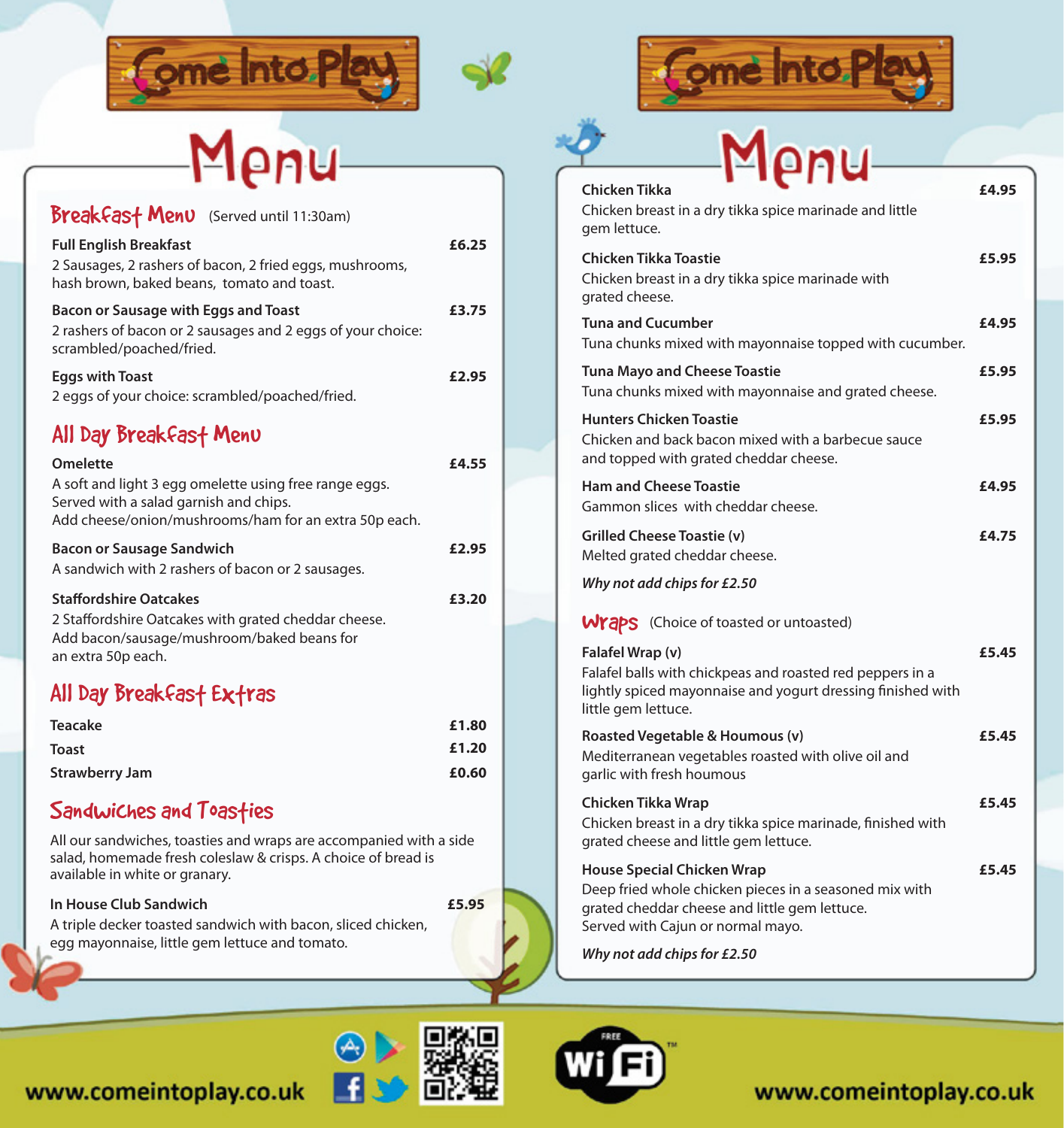



# Menu

## Burgers

| All our burgers are grilled to order in a seeded bun accompanied with<br>French fries and fresh homemade coleslaw.                                  |       |
|-----------------------------------------------------------------------------------------------------------------------------------------------------|-------|
| <b>Bacon and Cheese Burger</b><br>Topped with Gouda cheese, bacon, little gem lettuce<br>and tomato.                                                | £6.75 |
| <b>Cheese Burger</b><br>Topped with Gouda cheese, little gem lettuce and tomato.                                                                    | £6.50 |
| <b>Beef Burger</b><br>Served with little gem lettuce and tomato.                                                                                    | £6.25 |
| Vegetable Burger new (v)<br>A burger of potato, sweetcorn, carrots & peas coated in<br>breadcrumbs. Served with tomato relish & little gem lettuce. | £5.95 |
| Light Bites                                                                                                                                         |       |
| Soup of the Day<br>Homemade soup, using fresh seasonal ingredients, served<br>with a warm petit pan and butter.                                     | £4.15 |
| Jacket Potato (v)<br>Oven baked potato with or without butter. Add any filling<br>tuna mayo/cheese/baked beans/coleslaw for an extra 50p each.      | £4.65 |
| Steak and Ale Pie new<br>Shortcrust pastry with a British beef steak braised in ale filling.                                                        | £5.95 |
| Exfras                                                                                                                                              |       |
| <b>Bowl of Chips</b>                                                                                                                                | £2.50 |
| Homemade Ciabatta Garlic Bread                                                                                                                      | £1.50 |
| Bread & Butter (2 slices of bread of your choice)                                                                                                   | £1.00 |
|                                                                                                                                                     |       |



# Menu

### Cakes

Selection of cakes (Please see our cakes' board)

*Save the planet and 10p when you use your own reusable container*  $for hot drinks.$ 

## Hot Drinks

#### **Coffee (Decaf available)**

| Latte / Cappuccino<br>Add flavoured syrup caramel or vanilla 50p<br>Extra coffee shot 50p<br>Soya milk 20p<br>Skimmed milk available | £2.70          |
|--------------------------------------------------------------------------------------------------------------------------------------|----------------|
| Americano<br>Espresso                                                                                                                | £2.50<br>£2.15 |
| <b>Hot Chocolate</b>                                                                                                                 |                |
| Mocha                                                                                                                                | £2.95          |
| Classic Hot Chocolate                                                                                                                | £2.80          |
| Luxury Hot Chocolate                                                                                                                 | £2.95          |
| Tea                                                                                                                                  |                |
| English Breakfast Decaffeinated                                                                                                      | £1.95          |
| Earl Grey                                                                                                                            | £1.95          |
| Green Tea                                                                                                                            | £1.95          |
| Peppermint Tea                                                                                                                       | £1.95          |
| <b>Herbal Teas</b>                                                                                                                   | £1.95          |
| Twinings Everyday Tea                                                                                                                | £1.75          |
| Cold Drinks                                                                                                                          |                |
| <b>Bottled Drinks</b>                                                                                                                | £1.60          |

| <b>Bottled Drinks</b>     | £1.60 |
|---------------------------|-------|
| <b>Fruit Shoots</b>       | £1.40 |
| <b>Bottled Water</b>      | £1.30 |
| <b>Canned Drinks</b>      | £1.20 |
| Ribena Carton             | £1.10 |
| Orange/Apple Juice Carton | £0.90 |
| Cup of Squash/Milk        | £0.60 |
|                           |       |





www.comeintoplay.co.uk